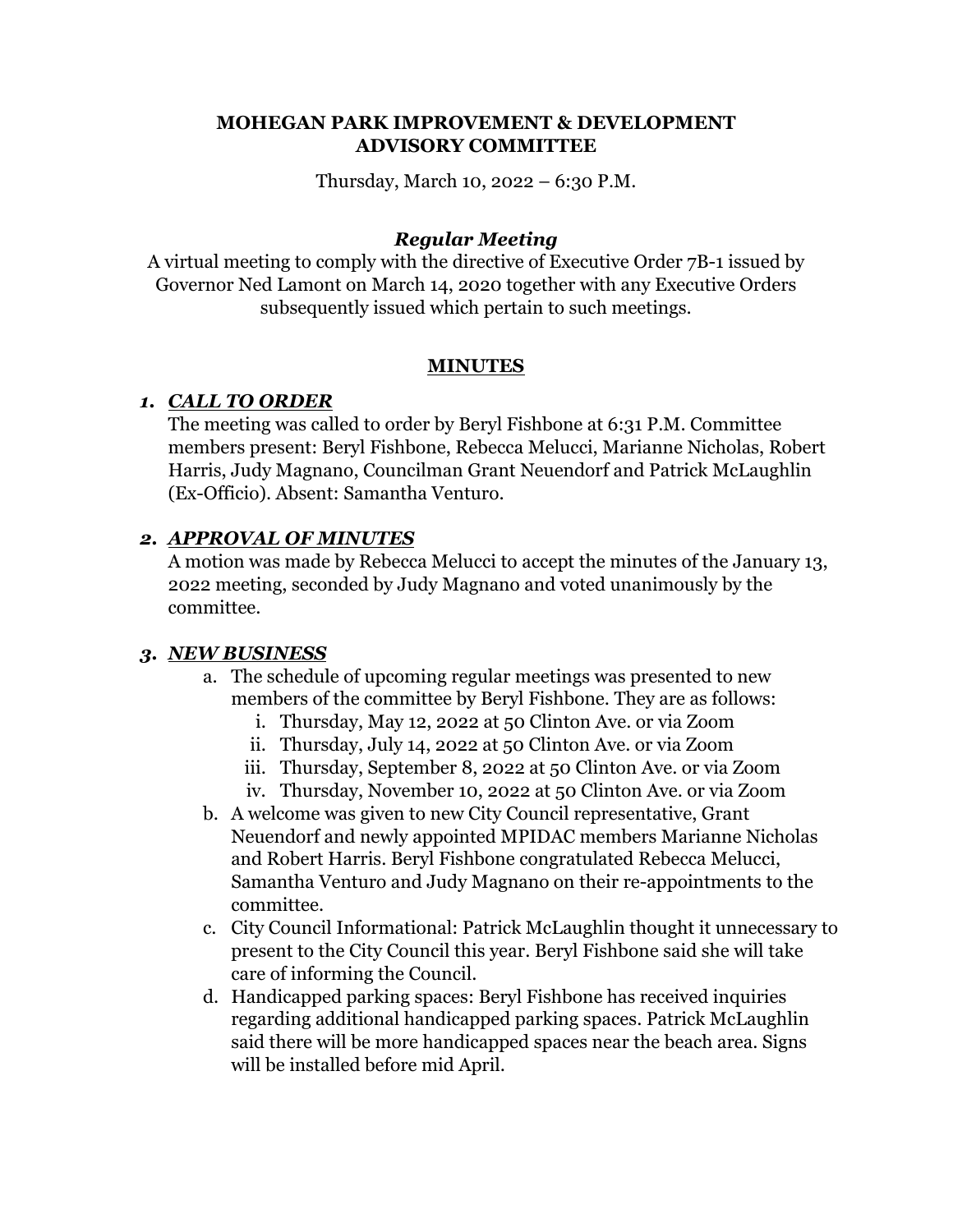- e. Trail marking: Beryl Fishbone said she will get paint to freshen up the trail markers.
- f. DPW Report: Patrick McLaughlin said interior work and lower wall repair has been done at the Lakeside Pavilion. Pavilion rentals have been going well.

## *4. OLD BUSINESS*

- a. Patrick McLaughlin said new toddler playground equipment, all part of the American Rescue Plan funding, has been ordered. Old fencing will be removed and tree trimming in the area has been completed.
- b. Patrick McLaughlin provided photos and specifications about the new outdoor adult fitness equipment, also part of the American Rescue Plan funding. He said that 8 fitness stations might be affordable with some wheelchair/handicapped assessable. He suggested 2 pieces of equipment at four places spaced 100 feet apart. Robert Harris asked about maintenance and Patrick McLaughlin said they should be maintenance free. Patrick stated that NPW could install equipment on 8 inch cement slabs. Rebecca Melucci suggested sanitizing stations near the equipment and Marianne Nicholas suggested signage. It was concluded that sanitizers would not be provided. Beryl Fishbone said she could get Navy volunteers to help with the installations.
- c. Disc Golf: Patrick McLaughlin said he has been in contact with gas company officials regarding the gas line that runs through the center of the disc golf expansion area. They are concerned with installation equipment that will be running over the gas line.
- d. Beryl Fishbone thanked everyone who participated in the Great Backyard Bird Count. Multiple counts were reported.

# *5. CITIZEN COMMENT*

# *6. OFFICIAL CORRESPONDENCE*

# *7. FINANCIAL REPORT*

The financial report was provided by Patrick McLaughlin.

# *8. ADJOURNMENT*

Motion was made to adjourn by Rebecca Melucci, seconded by Judy Magnano and voted unanimously by the committee. The meeting adjourned at 7:14 P.M*.* 

Distribution: Beryl Fishbone berylfishbone@yahoo.com, Judy Magnano jmagnano12@gmail.com, Patrick McLaughlin pmclaughlin@cityofnorwich.org, Rebecca Melucci beckimelucci614@gmail.com, Samantha Venturo stillwaters37@gmail.com, GrantNeuendorf grantneuendorf@gmail.com, Marianne Nicholas